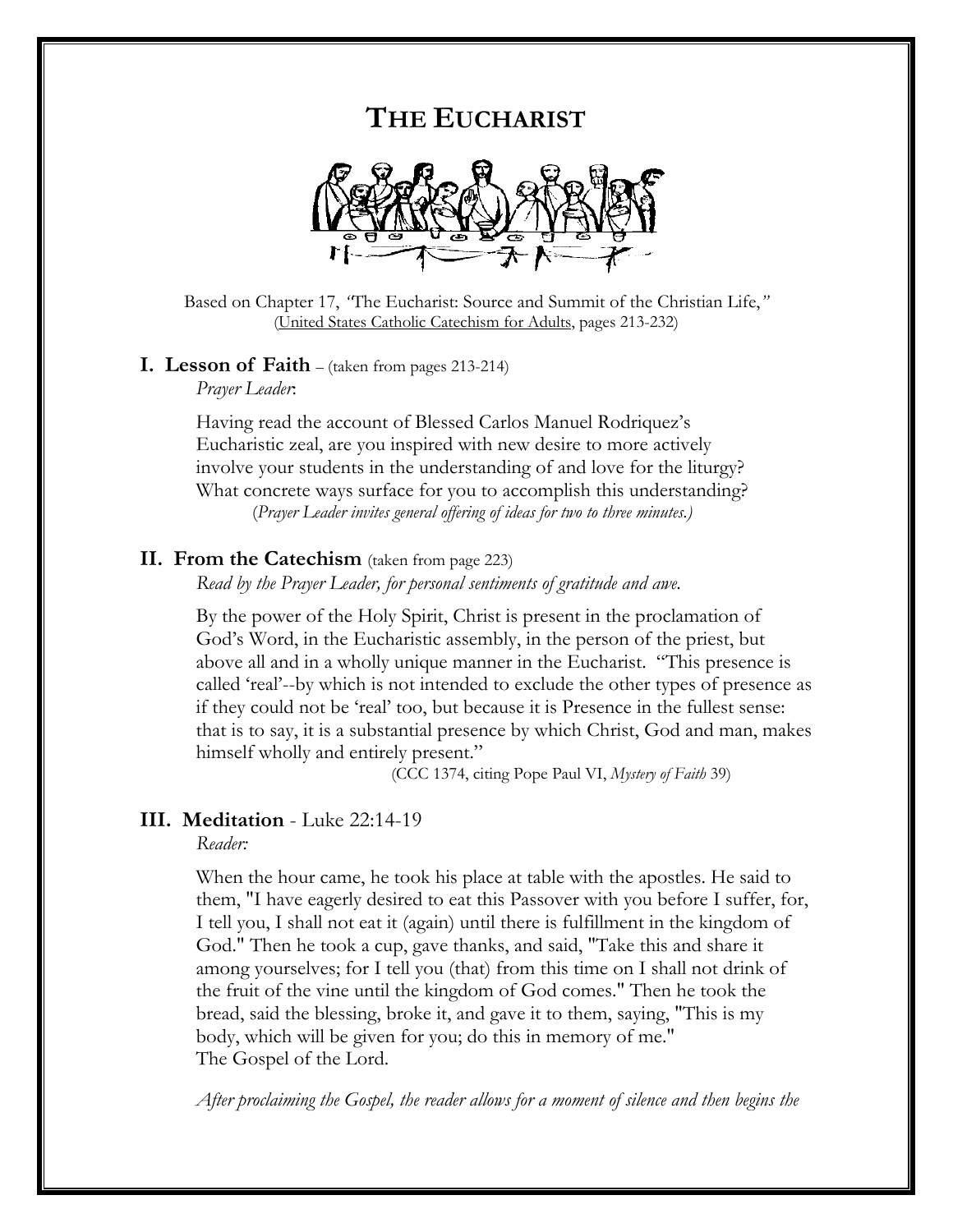*response.* 

**IV. Response:** (taken from Doctrinal Statements on pages 228-229) *Reader:* Our response is: My Lord and My God!

*or* Lord, I believe…Help my unbelief.

The Eucharist is the summit and source of our Christian life…because in the Eucharist is found the entire treasure of the Church, Jesus Christ*. (response)*

 The Eucharist is the memorial of Christ's saving life, death, and Resurrection, made present for our salvation by the action of the liturgy. *(response)*

 Christ, acting through the ministry of his priests, is both the priest offering the sacrifice and the victim being sacrificed. *(response)*

 "As sacrifice, the Eucharist is also offered in reparation for the sins of the living and the dead and to obtain spiritual and temporal benefits from God." *(response)* (CCC 1414)

 The fruits of Holy Communion include a deeper union with Christ, a closer identity with all the faithful, a commitment to the poor, and a pledge of future glory. *(response)*

## **V. For Discussion** – (page 228)

*The Prayer Leader introduces the discussion questions to groups of two or three. Groups discuss for three to five minutes.*

The Catechism reminds us that the Eucharist commits us to care for the poor (see CCC 1397). How can we live this commitment during the week? How are you the "Body of Christ" at work, at home, at school?

### **VI. Prayer** - *Anima Christi* (page 230)

*Prayer Leader:* Together, let us pray…

Soul of Christ, be my sanctification. Body of Christ, be my salvation. Blood of Christ, fill all my veins. Water of Christ's side, wash out my stains. Passion of Christ, my comfort be. O good Jesus, listen to me. In thy wounds hide me, Never let me be parted from thy side, guard me, should the foe assail me. Call me when my life shall fail me. Bid me come to thee above, with thy saints to sing thy love,